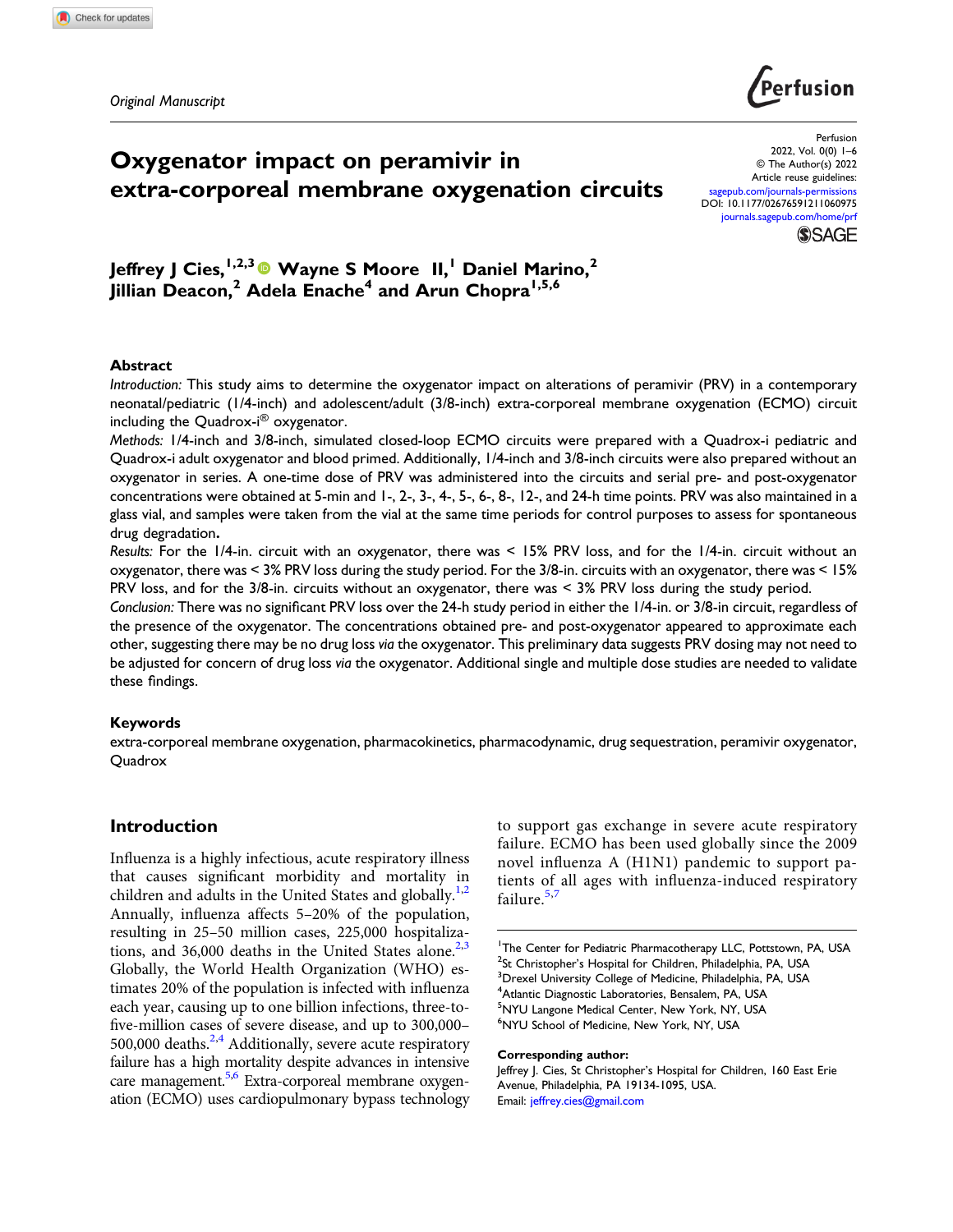In October 2009, the United States Food and Drug Administration (FDA) issued an Emergency Use Authorization for peramivir (PRV) during the H1N1 pandemic.<sup>8,9</sup> Ultimately, in December 2014, PRV was approved by the FDA and is currently indicated for the treatment of acute, uncomplicated influenza in patients  $\geq 6$  months of age who have been symptomatic for  $\leq$  2 days.<sup>10</sup> PRV is an intravenous influenza virus neuraminidase (NA) inhibitor that prevents viral growth by selectively inhibiting the NA in human influenza A and B viruses. Despite the lack of an FDAapproved indication, PRV is utilized in severe cases of influenza-induced respiratory failure, including cases requiring ECMO support.<sup>2</sup> To date, no clinical trials have been conducted to assess the pharmacokinetics and pharmacodynamic of PRV in patients receiving ECMO support. Therefore, the purpose of this study was to determine the alterations of PRV in a contemporary neonatal/pediatric and adolescent/adult ECMO circuit with and without the Quadrox-i<sup>®</sup> oxygenator in series.

# Materials and methods

Our methodology has been previously published, $11-14$ but in brief,  $1/4$ -inch  $(n = 2)$  and  $3/8$ -inch  $(n = 2)$ , simulated closed-loop ECMO circuits were prepared using custom tubing with 1/4-inch diameter and 3/8 inch diameter, made of polyvinylchloride and super-Tygon<sup>®</sup> with Cortiva BioActive<sup>TM</sup> surface coating (Medtronic Inc., Minneapolis, MN); 3/8-inch diameter circuits used the Sorin RevOlution<sup>184</sup> blood pump with PC coating (Sorin Group Italia S.R.L., Milan, Italy) and a Quadrox-i Peds and a Quadrox-i Adult membrane oxygenator (Maquet, Wayne, NJ), respectively, with Bioline<sup>TM</sup> coating with a total length of 20 feet for the 1/4-inch circuit and 20 feet for the 3/8-inch circuit. Each coated circuit was crystalloid primed. After debubbling the circuit, 10 mL of 5% albumin was added to the 1/4 inch circuit and 30 mL of 5% albumin was added to the 3/8-inch circuit. The initial crystalloid/albumin prime was then displaced with packed red blood cells, sodium bicarbonate, heparin, and calcium gluconate. The closed-loop design was established by connecting the ends of the arterial and venous tubing to a reservoir bag, allowing continuous flow of the priming fluid around the circuit. The flow rates within the circuits remained steady for the duration of the experiment at 1 L/minute for the 1/4-inch circuit and 2 L/minute for the 3/8-inch circuit. Utilizing the simulated closed-loop ECMO circuits, levels of PRV were obtained pre- and postoxygenator at the following time intervals: 0–5 min (right after drug administration) and 1, 2, 3, 4, 5, 6, 8, 12, and 24 h. Additionally,  $1/4$ -inch ( $n = 2$ ) and  $3/8$ -inch

 $(n = 2)$ , simulated closed-loop ECMO circuits were also prepared without an oxygenator in series, and levels of PRV were obtained from the same two access ports as stated above to obtain two concentrations at the same time intervals to determine the impact of the oxygenator on PRV alterations within the ECMO circuit. The purpose of obtaining two samples at each time point was to assess for re-circulation or re-distribution phenomena over the course of the experiment at a given time point that may occur pre- and/or post-oxygenator and to attempt to determine the degree of oxygenator binding and/or saturation during the experiment. Additionally, a second sample allows for a higher degree of confidence in the concentration results and to determine whether a spurious finding. Using the estimated circuit volume of 400 mL for the 1/4-inch circuit and 700 mL for the 3/8-inch circuit, 20 mg of PRV was added to the 1/4-inch circuit and 35 mg of PRV was added to the 3/8 inch circuit, respectively, for an estimated initial target concentration of 50 mg/L of PRV. The 50 mg/L concentration was chosen based on the in-vivo peak concentration range for PRV of 38–61 mg/mL that is obtained clinically with current dosing recommendations in an effort to obtain concentrations within the experimental circuit to compare with the range of in-vivo clinical values.<sup>10</sup> Additionally, a 200-mg/20-mL vial of PRV was maintained for control purposes. The purpose of the reference control vial is to estimate whether there is spontaneous drug degradation at room temperature under the same conditions as those of the experiment.

Samples for PRV determination were collected in regular red top tubes, a plastic vacutainer containing a clot activator but no anticoagulant, preservatives, or separator material and subsequently taken to the lab for immediate processing. Upon receipt in the laboratory, samples were centrifuged within 30 min of collection at 3000 rpm for at least 15 min to separate the plasma. Separated plasma was then transferred to a cryovial and stored at  $-80^{\circ}$ C until concentration determination. PRV samples were analyzed by validated liquid chromatography tandem mass spectrometry (LC-MS/MS) (United States Food and Drug Administration guidelines: www.fda.gov/downloads/Drugs/GuidanceCompliance RegulatoryInformation/Guidances/UCM070107.pdf) at Atlantic Diagnostic Laboratories (Bensalem, PA). The LC-MS/MS method was accurate and precise at a linearity range of 1–60,000 ng/mL with a correlation coefficient (r) of  $\geq$  0.99 and an inter-day assay variability that was less than 4% across all control samples and an intra-day assay variability that was less than 10% across all control samples.

PRV data were plotted (concentration vs time) and analyzed. To calculate the percentage of drug recovered from the circuit, the drug concentration remaining at each time point and at 24 h was divided by the total PRV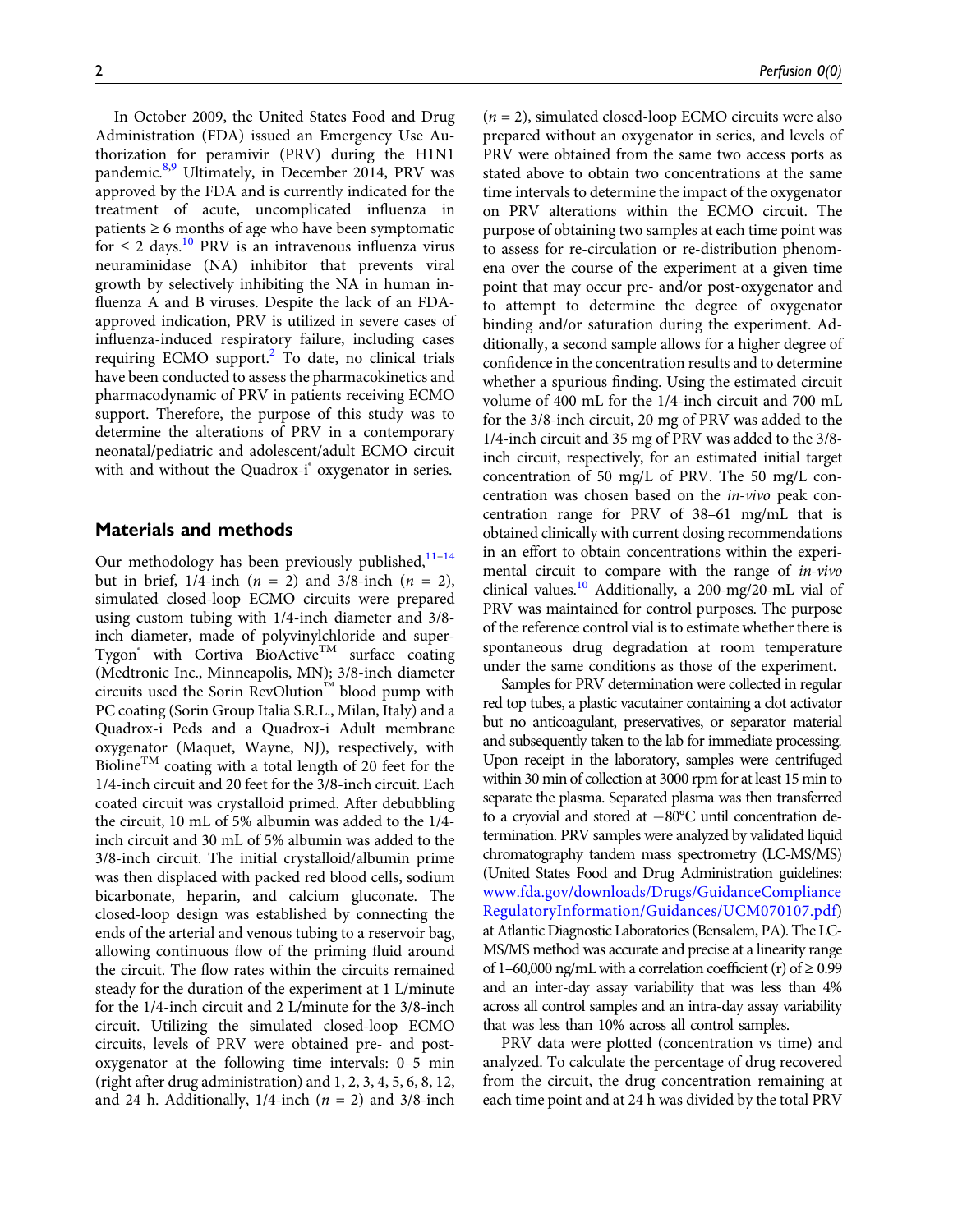

Figure 1. Graph of the mean percent of peramivir remaining of pre-oxygenator, post-oxygenator, and reference concentrations versus time in a 1/4-inch extra-corporeal membrane oxygenation circuit with a Quadrox-i pediatric oxygenator.



Figure 2. Graph of the mean percent of peramivir remaining of pre-oxygenator, post-oxygenator, and reference concentrations versus time in a 1/4-inch extra-corporeal membrane oxygenation circuit without a Quadrox-i pediatric oxygenator.

concentrations in the circuit, confirmed with the concentration taken immediately after addition of PRV to the circuit. A paired t-test and/or ANOVA testing with a post-hoc Tukey's test were performed to assess differences in drug concentrations and recovery over the study period in addition to differences between the 1/4 inch and 3/8-inch circuits with and without an oxygenator in series. Statistical significance was defined as a  $p$ -value  $< 0.05$ . All analyses were performed using IBM SPSS Version 24 (IBM SPSS Inc., Chicago, IL, United States).

## **Results**

The concentration versus time profile for PRV in the 1/4-inch ECMO circuit with the Quadrox-i Peds

oxygenator is presented in Figure 1 and without an oxygenator is presented in Figure 2. For the 1/4-inch ECMO circuit with oxygenator, there was < 10% drug loss during the study period. Similarly, for the 1/4-inch ECMO circuit without oxygenator, there was < 8% drug loss during the study period. The concentration versus time profile for PRV in the 3/8-inch ECMO circuit with the Quadrox-i Adult oxygenator is presented in Figure 3 and without an oxygenator is presented in Figure 4. For the 3/8-inch ECMO circuit with oxygenator, there was < 12% drug loss during the study period for most of the samples tested. For the 24-h post-oxygenator single time point, there was 15% drug loss. For the 3/8-inch ECMO circuit without oxygenator, there was < 5% drug loss during the study period. Overall, there were no statistically significant drug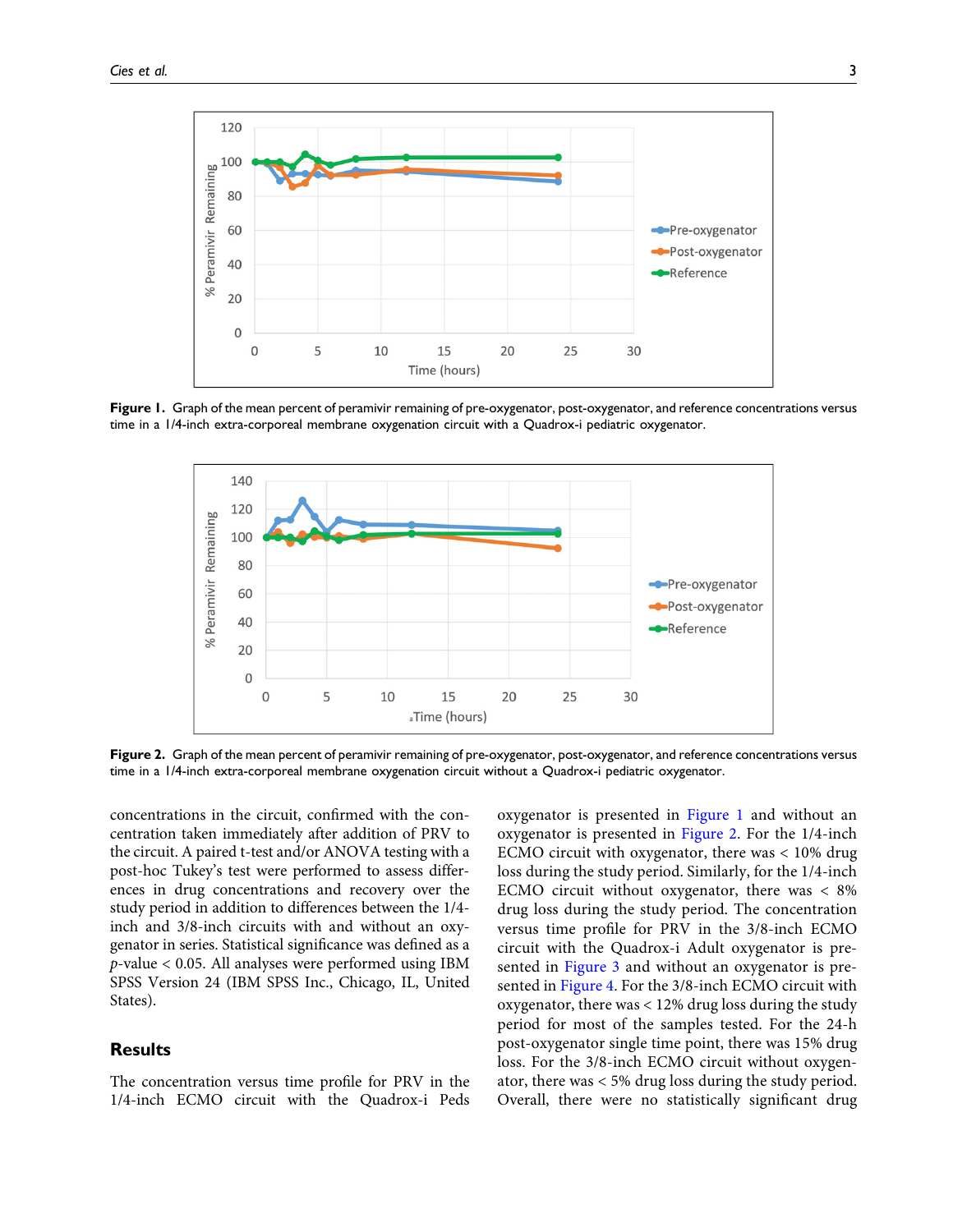

Figure 3. Graph of the mean percent of peramivir remaining of pre-oxygenator, post-oxygenator, and reference concentrations versus time in a 3/8-inch extra-corporeal membrane oxygenation circuit with a Quadrox-i pediatric oxygenator.



Figure 4. Graph of the mean percent of peramivir remaining of pre-oxygenator, post-oxygenator, and reference concentrations versus time in a 3/8-inch extra-corporeal membrane oxygenation circuit without a Quadrox-i pediatric oxygenator.

losses found within or between circuits for any experiment over the study period.

# **Discussion**

This investigation demonstrated no significant PRV loss over the 24-h study period in closed loop 1/4-inch and 3/8-inch ECMO circuits regardless of the presence of an oxygenator. To our knowledge, there is no robust data regarding the effects of ECMO on PRV. Hernandez<sup>15</sup> and colleagues described the clinical experience of PRV during the 2009 H1N1 pandemic under the emergency investigational new drug (IND) program. Under the IND program, PRV was given to 20 adults and 11 children. Details describing the adults that received PRV while on ECMO were not provided nor were any details describing the PK parameters from any therapeutic drug monitoring (TDM). There was a total of seven pediatric patients that received PRV while on ECMO and only a single report of TDM with PRV. The instance of PRV TDM on ECMO describes a 10-year-old immunosuppressed kidney transplant recipient on ECMO and continuous renal replacement therapy  $(CRRT)$ .<sup>16</sup> The patient was initially given 2.2 mg/kg every 24 h but required a dose increase to 5.4 mg/kg every 24 h to achieve a target trough concentration  $> 1.5$  mg/mL. Considering standard dosing for a child this age with normal renal function is 10 mg/kg q 24 h, it is unclear why the initial dosage reduction was initiated. While our preliminary data in this report suggests no significant alterations in PRV relating to the ECMO circuitry, dedicated studies of peramivir use with in-vivo advanced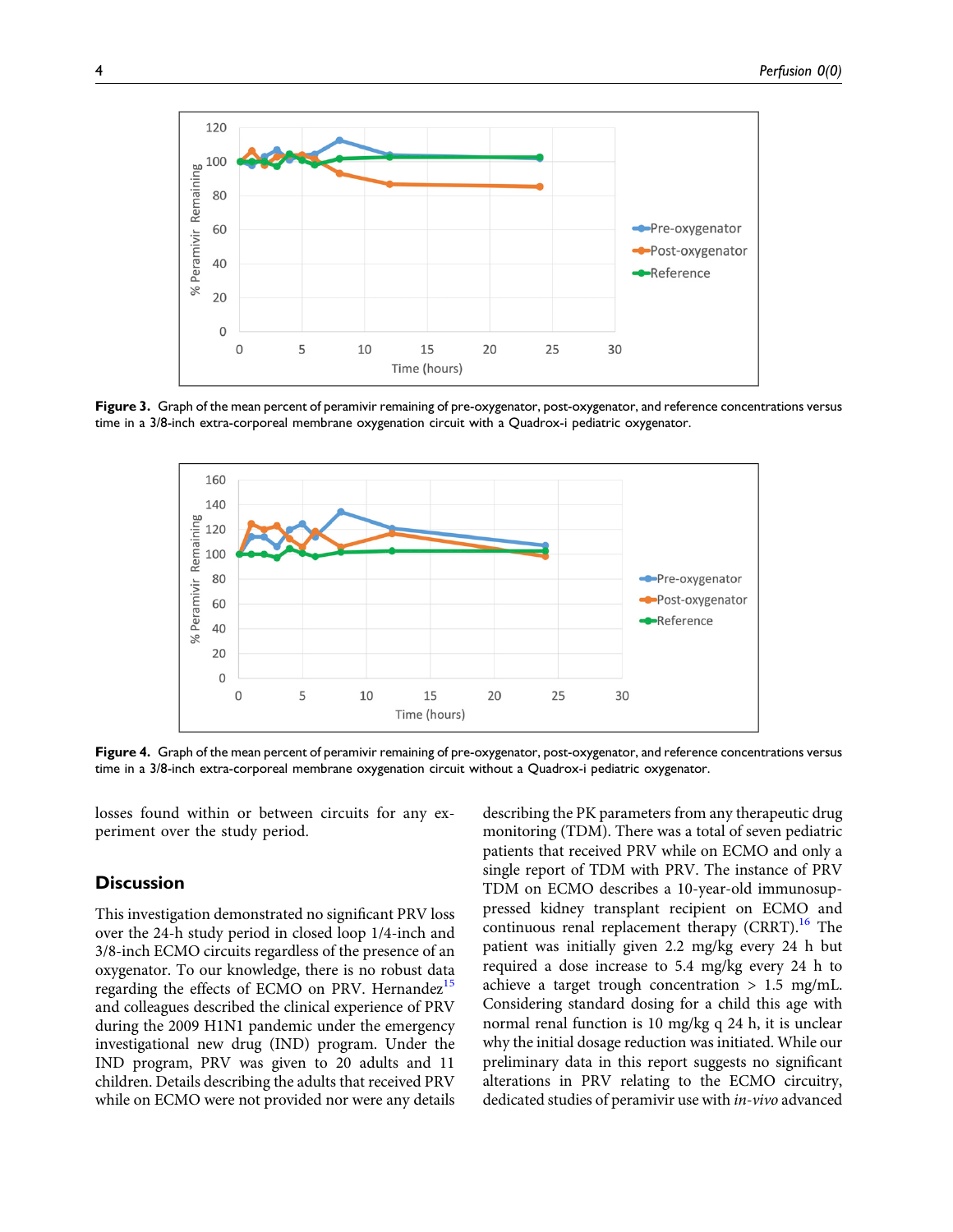forms of life support, including CRRT, will provide valuable information for the care of critically ill adult and pediatric patients, considering PK data for critically ill pediatric patients already exists. $17$ 

Several factors can affect drug PK with ECMO including the composition and configuration of the circuit, the individual drug, and the clinical status of patient, including organ function.<sup>18</sup> The Quadrox-i oxygenators are composed of a polymethylpentene microporous fiber material and a polyurethane heat exchanger with a large surface-area-to-size ratio that may impact the amount of drug sequestration.<sup>19</sup> The octanol/water partition coefficient (logP) provides information regarding the lipophilicity of a particular  $\frac{20}{10}$  As lipophilicity increases, the logP value becomes more positive. Historically, as the logP increased (i.e., more positive, higher lipophilicity) the amount of drug sequestration increased. This was thought to occur because of the higher solubility of lipophilic compounds in the organic components of the ECMO circuit. However, this belief has not been confirmed with polymethylpentene oxygenators. Based on the logP range of  $-2.1$  to  $-0.27$  and protein binding estimate of < 30% for PRV, the expectation would be minimal PRV loss.<sup>10,20</sup> While there was minimal PRV loss based on the logP and proteinbinding values, our previous work with ceftaroline (CPT) suggests contemporary circuits may not demonstrate results similar to historical findings. The expected CPT loss in an ECMO circuit would be minimal based on its physiochemical properties with a logP range of  $-3.7$  to  $-0.79$  and a protein-binding estimate of ∼20%. However, our findings demonstrated 76-82.5% CPT loss.<sup>12</sup> The dichotomy between PRV and CPT highlights the need for continued research in this area with contemporary ECMO circuitry.

There are no dosing adjustments recommended in patients with hepatic dysfunction since approximately 90% of PRV is excreted in the urine as unchanged drugs.<sup>10</sup> For patients with an estimated glomerular filtration rate (eGFR) > 50 mL/min, no dosing adjustments are required. Once the eGFR is  $<$  50 mL/min, a dosing adjustment is suggested.<sup>10</sup> Acute kidney injury (AKI) is frequently observed during ECMO therapy which can impact mortality with one adult investigation suggesting a reported 4-fold increase in mortality rate a mortality odds ratio increase of 1.7–3.2 for neonatal and pediatric ECMO patients. $2^{1-24}$  The guidance provided regarding dosing in renal dysfunction is to reduce the individual mg/kg/dose but to keep the dosing interval the same (i.e., q 24 h).<sup>10</sup> Coupling the physiological changes associated with critical illness, including an increased

volume of distribution, with the increased volume of distribution related to ECMO circuitry, we would advise against this strategy. Rather, providing a full therapeutic dose for age, up to 600 mg per dose, and extending the dosing interval to allow for drug elimination would be the preferable dosing strategy to ensure patients obtain therapeutic concentrations with PRV initiation.

As described previously with similar work, $11-14$  there are several limitations of this investigation. First, this was an observational study with a small sample size. Second, a crystalloid-primed circuit was not evaluated but this was intentional to simulate the effects of blood within the ECMO circuit as would be seen in clinical practice. Third, a single dose of PRV was given, and the effects of repeated dosing could not be evaluated. Fourth, since a single dose of PRV was given, the effects of circuit age and potential saturation of PRV within the ECMO circuit could not be evaluated. Fifth, patient factors such as renal elimination could not be evaluated. Sixth, for PRV concentration determination, all samples are compared to a reference standard that is freshly prepared the day the study samples are analyzed. As such, since the study sample is being compared to a freshly prepared reference standard, this can allow for concentrations to be "greater" than 100%. As such, since there is no significant loss over the study period; that is why we are concluding the PRV concentrations remained relatively constant. Seventh, regarding the set flow rate for the experiment, this could have resulted in some stasis within the adult circuit. Additionally, this could have also contributed to the re-distribution phenomenon where the drug is sequestered in the bladder or within the oxygenator (un-related to stasis) and subsequently released into the circuit which is why some of the pre-samples are higher than the post samples. This is one of the reasons why two specimens per time point are obtained. Commonly, the presumption of clinicians is the concentration is the same throughout the circuit, but this may not be accurate. Despite these limitations, this investigation provides interesting insight into the effects of ECMO circuitry, specifically the oxygenator, on the lack of PRV alterations and can be used to guide future experiments with PRV and other anti-infectives.

# Conclusion

This ex-vivo investigation demonstrated no significant PRV loss within an ECMO circuit with an oxygenator in series with both sizes of the Quadrox-i oxygenator at 24 h. Further evaluations with multiple dose in-vitro and in-vivo investigations are needed before specific drug dosing recommendations can be made for clinical application with ECMO.